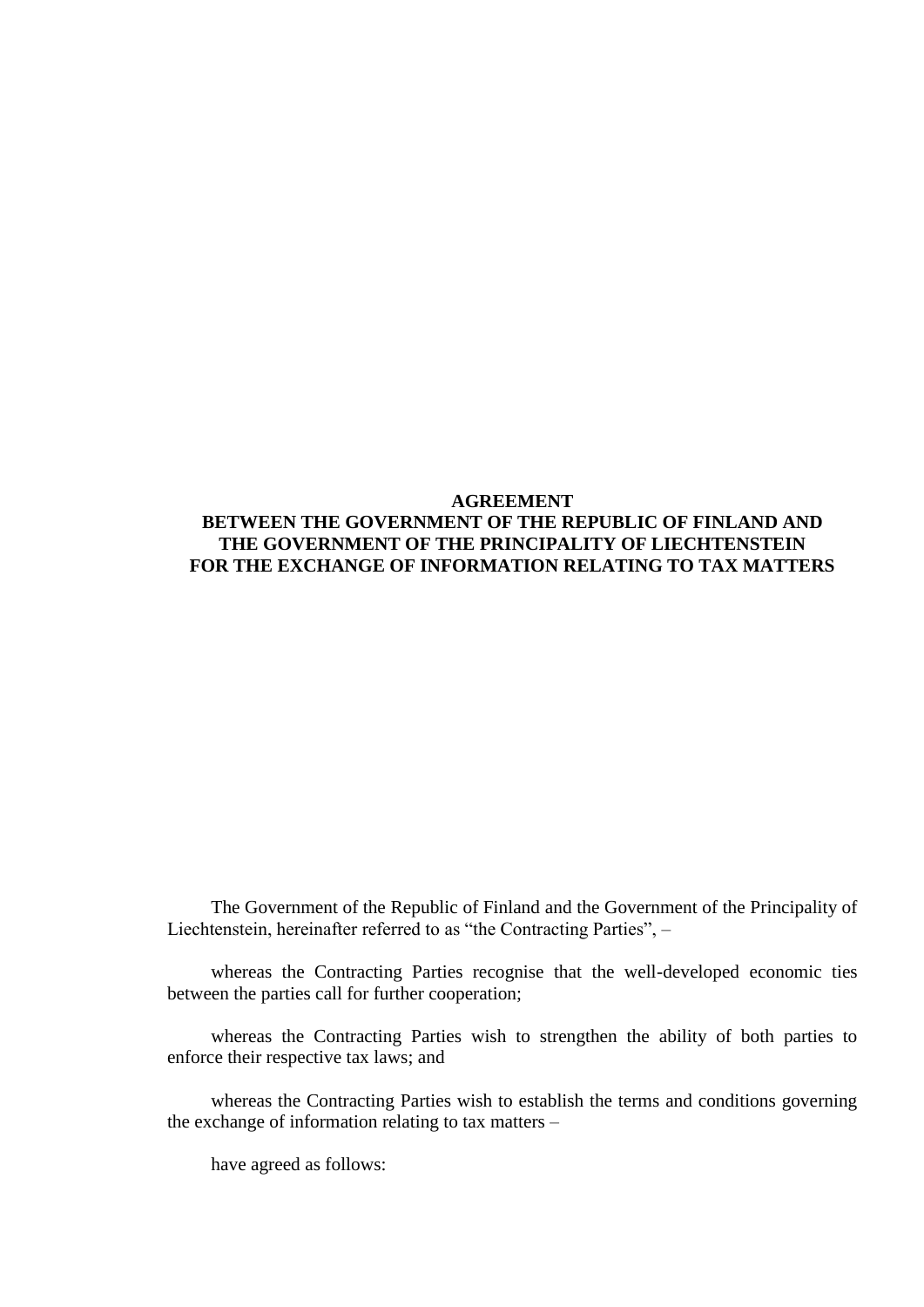### **Article 1 Object and scope of the agreement**

The competent authorities of the Contracting Parties shall provide assistance through exchange of information that is foreseeably relevant to the administration and enforcement of the domestic laws of the Contracting Parties concerning taxes covered by this Agreement. Such information shall include information that is foreseeably relevant to the determination, assessment and collection of such taxes, the recovery and enforcement of tax claims, or the investigation or prosecution of tax matters. Information shall be exchanged in accordance with the provisions of this Agreement and shall be treated as confidential in the manner provided in Article 8. The rights and safeguards secured to persons by the laws or administrative practice of the requested Party remain applicable to the extent that they do not unduly prevent or delay effective exchange of information.

### **Article 2 Jurisdiction**

A requested Party is not obligated to provide information which is neither held by its authorities nor in the possession or control of persons who are within its territorial jurisdiction.

## **Article 3 Taxes covered**

1. This Agreement shall apply to taxes of every kind and description imposed in the Contracting Parties.

2. This Agreement shall also apply to any identical or substantially similar taxes imposed after the date of signature of the Agreement in addition to or in place of the existing taxes. The competent authorities of the Contracting Parties shall notify each other of any substantial changes to the taxation and related information gathering measures covered by the Agreement.

### **Article 4 Definitions**

1. For the purposes of this Agreement, unless otherwise defined:

- a) the term "Contracting Party" means Finland or Liechtenstein as the context requires;
- b) the term "Liechtenstein" means the Principality of Liechtenstein, and, when used in a geographical sense, the area in which the tax laws of the Principality of Liechtenstein apply;
- c) the term "Finland" means the Republic of Finland and, when used in a geographical sense, means the territory of the Republic of Finland, and any area adjacent to the territorial waters of the Republic of Finland within which, under the laws of Finland and in accordance with international law, the rights of Finland with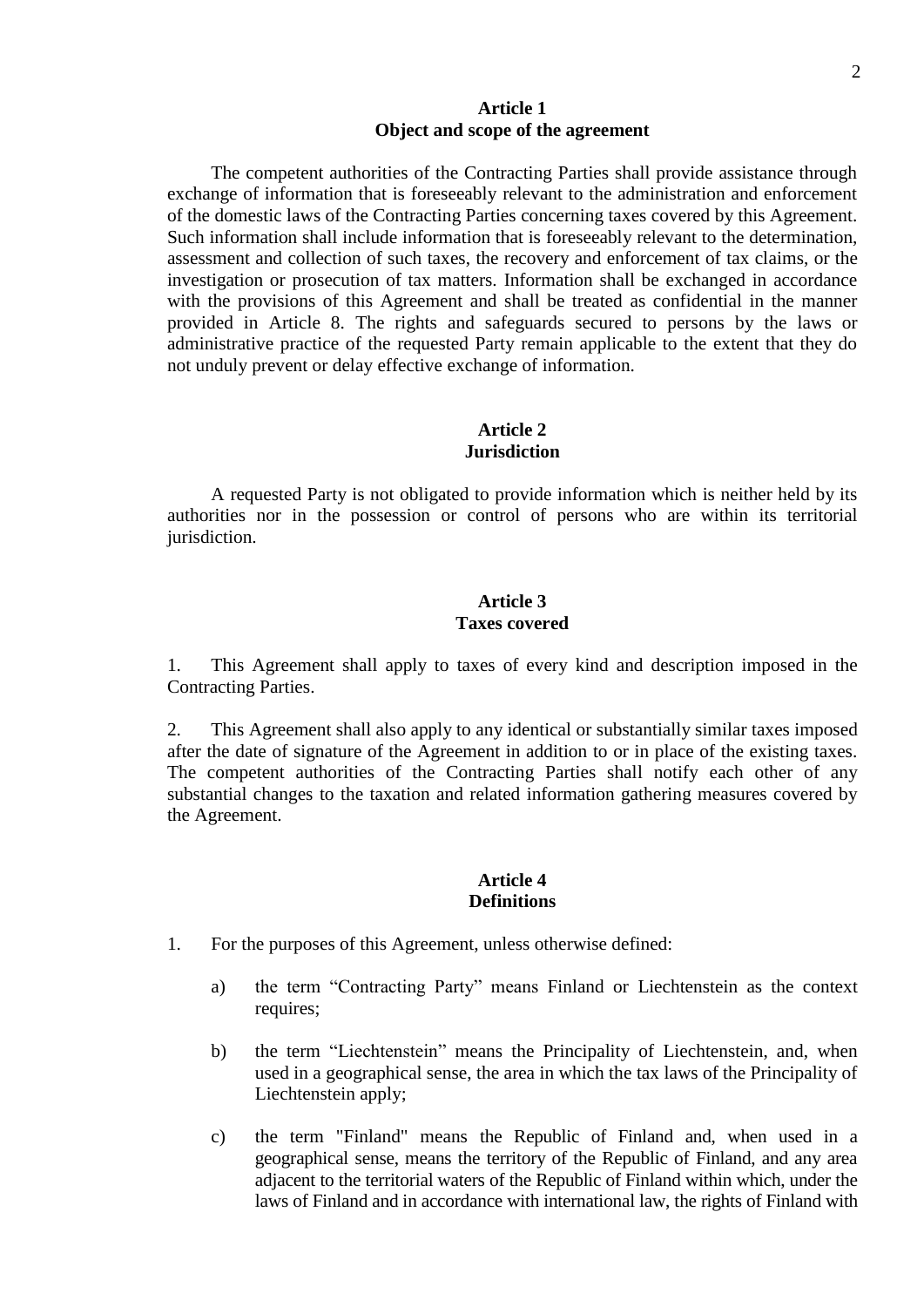respect to the exploration for and exploitation of the natural resources of the sea bed and its sub-soil and of the superjacent waters may be exercised;

- d) the term "competent authority" means:
	- (i) in Liechtenstein, the Government of the Principality of Liechtenstein or its authorised representative;
	- (ii) in Finland, the Ministry of Finance, its authorised representative or the authority which, by the Ministry of Finance, is designated as competent authority;
- e) the term "person" includes an individual, a company and any other body of persons;
- f) the term "company" means any body corporate or any entity that is treated as a body corporate for tax purposes;
- g) the term "publicly traded company" means any company whose principal class of shares is listed on a recognised stock exchange provided its listed shares can be readily purchased or sold by the public. Shares can be purchased or sold "by the public" if the purchase or sale of shares is not implicitly or explicitly restricted to a limited group of investors;
- h) the term "principal class of shares" means the class or classes of shares representing a majority of the voting power and value of the company;
- i) the term "recognised stock exchange" means any stock exchange agreed upon by the competent authorities of the Contracting Parties;
- j) the term "collective investment fund or scheme" means any pooled investment vehicle, irrespective of legal form. The term "public collective investment fund or scheme" means any collective investment fund or scheme provided the units, shares or other interests in the fund or scheme can be readily purchased, sold or redeemed by the public. Units, shares or other interests in the fund or scheme can be readily purchased, sold or redeemed "by the public" if the purchase, sale or redemption is not implicitly or explicitly restricted to a limited group of investors;
- k) the term "tax" means any tax to which the Agreement applies;
- l) the term "applicant Party" means the Contracting Party requesting information;
- m) the term "requested Party" means the Contracting Party requested to provide information;
- n) the term "information gathering measures" means laws and administrative or judicial procedures that enable a Contracting Party to obtain and provide the requested information;
- o) the term "information" means any fact, statement or record in any form whatever.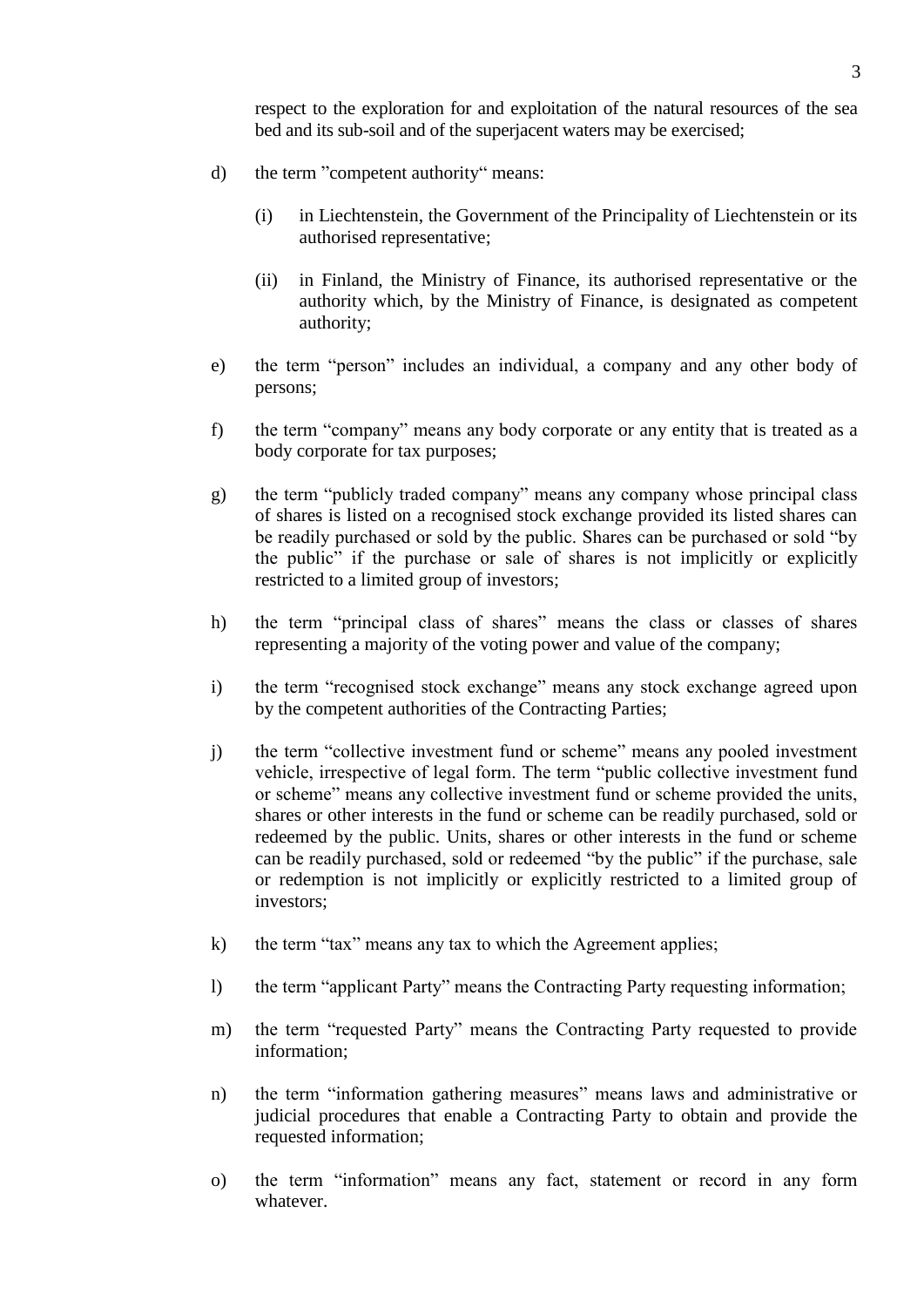2. As regards the application of this Agreement at any time by a Contracting Party, any term not defined therein shall, unless the context otherwise requires, have the meaning that it has at that time under the law of that Party, any meaning under the applicable tax laws of that Party prevailing over a meaning given to the term under other laws of that Party.

### **Article 5 Exchange of Information Upon Request**

1. The competent authority of the requested Party shall provide upon request of the applicant Party information for the purposes referred to in Article 1. Such information shall be exchanged without regard to whether the conduct being investigated would constitute a crime under the laws of the requested Party if such conduct occurred in the requested Party.

2. If the information in the possession of the competent authority of the requested Party is not sufficient to enable it to comply with the request for information, that Party shall use all relevant information gathering measures to provide the applicant Party with the information requested, notwithstanding that the requested Party may not need such information for its own tax purposes.

3. If specifically requested by the competent authority of the applicant Party, the competent authority of the requested Party shall provide information under this Article, to the extent allowable under its domestic laws, in the form of depositions of witnesses and authenticated copies of original records.

4. Each Contracting Party shall ensure that its competent authorities for the purposes specified in Article 1 of the Agreement, have the authority to obtain and provide upon request:

- a) information held by banks, other financial institutions, and any person acting in an agency or fiduciary capacity including nominees and trustees;
- b) information regarding the ownership of companies, partnerships and other persons, including,
	- (i) within the constraints of Article 2, ownership information on all such persons in an ownership chain;
	- (ii) in the case of trusts, information on settlors, trustees and beneficiaries; and in the case of foundations, information on founders, members of the foundation council and beneficiaries.

Further, this Agreement does not create an obligation on the Contracting Parties to obtain or provide ownership information with respect to publicly traded companies or public collective investment funds or schemes unless such information can be obtained without giving rise to disproportionate difficulties.

5. The competent authority of the applicant Party shall formulate the request with the greatest detail possible and shall provide the following information to the competent authority of the requested Party when making a request for information under the Agreement to demonstrate the foreseeable relevance of the information to the request: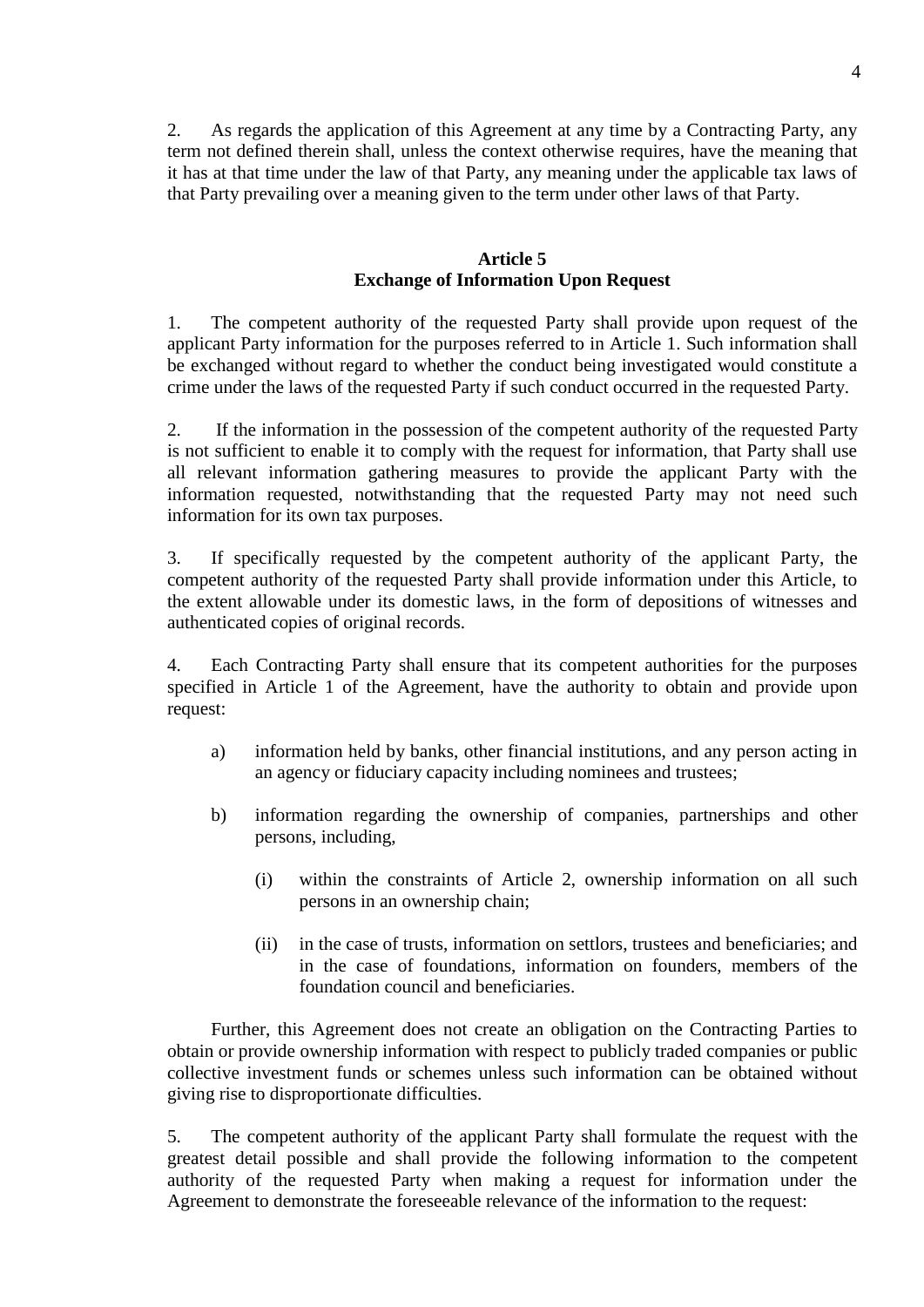- a) the identity of the person under examination or investigation;
- b) the taxable period for which the information is sought;
- c) a statement of the information sought including its nature and the form in which the applicant Party wishes to receive the information from the requested Party;
- d) the matter with respect to which the information is sought;
- e) grounds for believing that the information requested is held in the requested Party or is in the possession or control of a person within the jurisdiction of the requested Party;
- f) to the extent known, the name and address of any person believed to be in possession of the requested information;
- g) a statement that the request is in conformity with the law and administrative practices of the applicant Party, that if the requested information was within the jurisdiction of the applicant Party then the competent authority of the applicant Party would be able to obtain the information under the laws of the applicant Party or in the normal course of administrative practice and that it is in conformity with this Agreement; and
- h) a statement that the applicant Party has pursued all means available in its own territory to obtain the information, except those that would give rise to disproportionate difficulties.

6. The competent authority of the requested Party shall forward the requested information as promptly as possible to the applicant Party. To ensure a prompt response, the competent authority of the requested Party shall:

a) Confirm receipt of a request in writing to the competent authority of the applicant Party and shall notify the competent authority of the applicant Party of deficiencies in the request, if any, within 60 days of the receipt of the request.

b) If the competent authority of the requested Party has been unable to obtain and provide the information within 90 days of receipt of the request, including if it encounters obstacles in furnishing the information or it refuses to furnish the information, it shall immediately inform the applicant Party, explaining the reason for its inability, the nature of the obstacles or the reasons for its refusal.

### **Article 6 Tax Examinations Abroad**

1. By reasonable notice given in advance, the applicant Party may request that the requested Party allows representatives of the competent authority of the applicant Party to enter the territory of the requested Party, to the extent permitted under the law of the lastmentioned Party, to interview individuals and examine records with the written consent of the persons concerned. The competent authority of the second-mentioned Party shall notify the competent authority of the first-mentioned Party of the time and place of the meeting with the individuals concerned.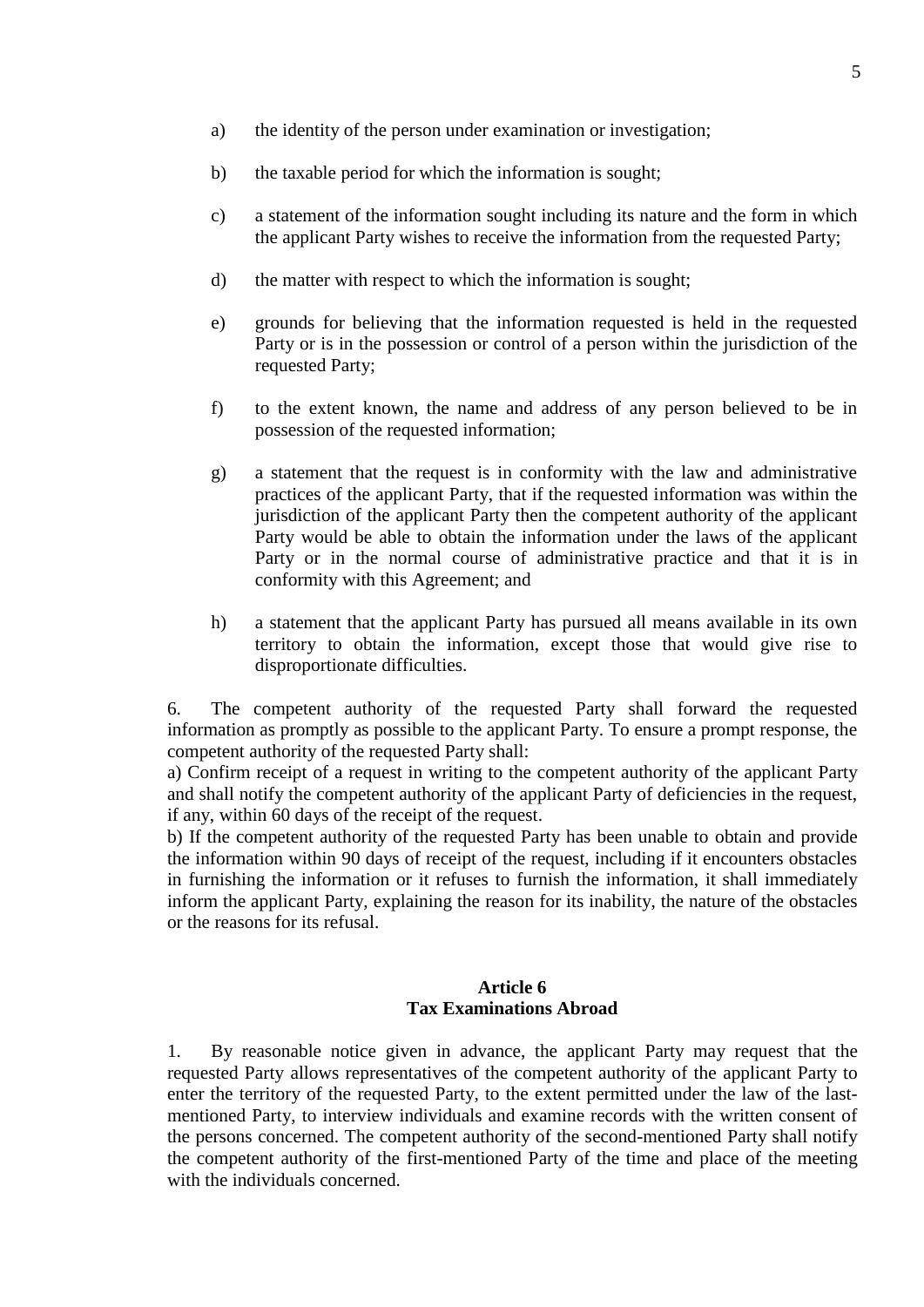2. At the request of the competent authority of one Contracting Party, the competent authority of the other Contracting Party may allow representatives of the competent authority of the first-mentioned Party to be present at the appropriate part of a tax examination in the second-mentioned Party.

3. If the request referred to in paragraph 2 is acceded to, the competent authority of the Contracting Party conducting the examination shall, as soon as possible, notify the competent authority of the other Party about the time and place of the examination, the authority or official designated to carry out the examination and the procedures and conditions required by the first-mentioned Party for the conduct of the examination. All decisions with respect to the conduct of the tax examination shall be made by the Party conducting the examination.

# **Article 7 Possibility of Declining a Request**

1. The requested Party shall not be required to obtain or provide information that the applicant Party would not be able to obtain under its own laws or in the normal course of its administrative practice for purposes of the administration or enforcement of its own tax laws or in response to a valid request made in similar circumstances from the requested Party under this Agreement. The competent authority of the requested Party may decline to assist where the request is not made in conformity with this Agreement.

2. The provisions of this Agreement shall not impose on a Contracting Party the obligation to supply information which would disclose any trade, business, industrial, commercial or professional secret or trade process. Notwithstanding the foregoing, information of the type referred to in paragraph 4 of Article 5 shall not be treated as such a secret or trade process merely because it meets the criteria in that paragraph.

3. The provisions of this Agreement shall not impose on a Contracting Party the obligation to obtain or provide information, which would reveal confidential communications between a client and an attorney, solicitor or other admitted legal representative where such communications are:

- a) produced for the purposes of seeking or providing legal advice or
- b) produced for the purposes of use in existing or contemplated legal proceedings.

4. The requested Party may decline a request for information if the disclosure of the information would be contrary to public policy (ordre public).

5. A request for information shall not be refused on the ground that the tax claim giving rise to the request is disputed.

6. The requested Party may decline a request for information if the information is requested by the applicant Party to administer or enforce a provision of the tax law of the applicant Party, or any requirement connected therewith, which discriminates against a national of the requested Party as compared with a national of the applicant Party in the same circumstances.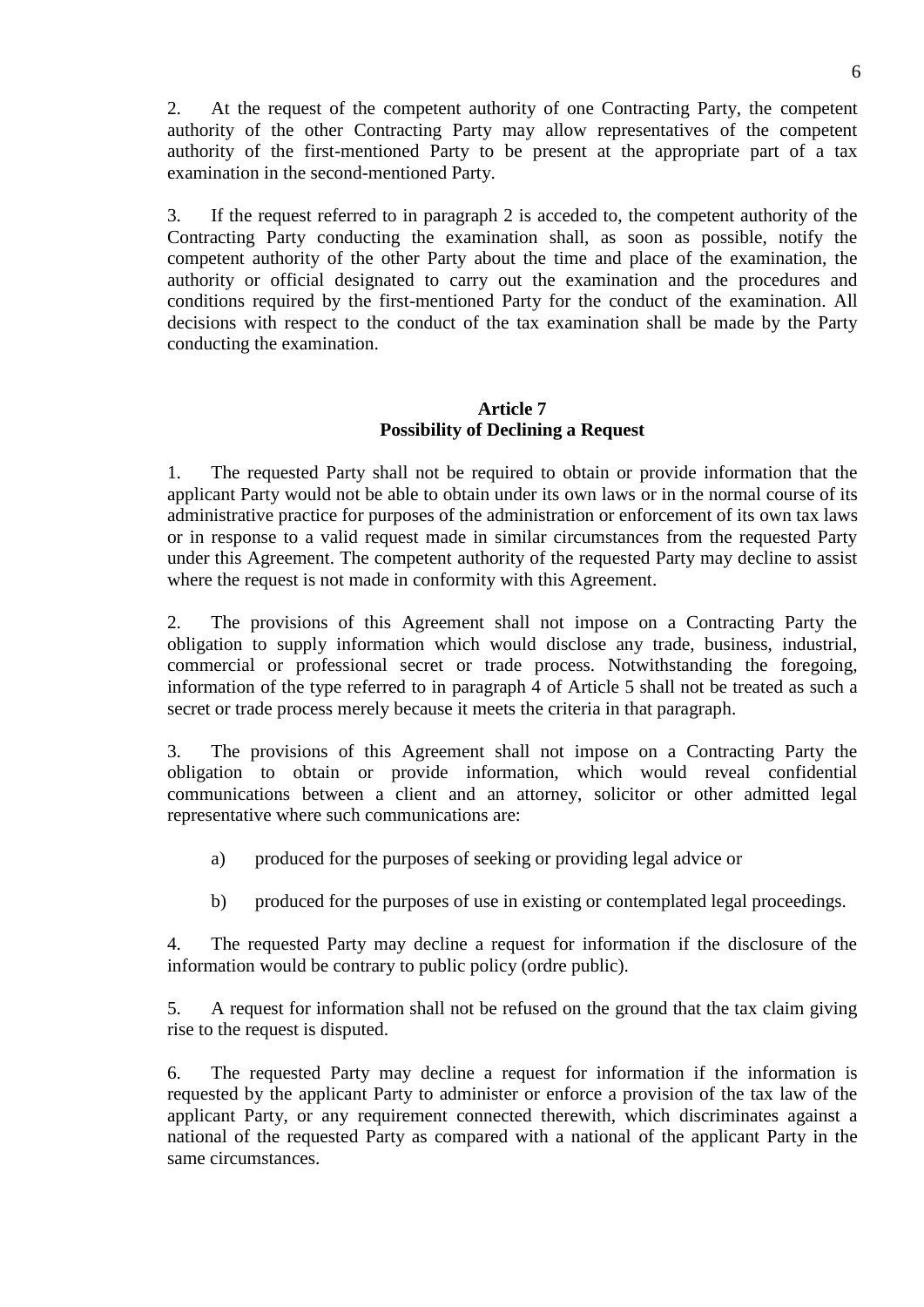#### **Article 8 Confidentiality**

Any information provided and received by a Contracting Party under this Agreement shall be treated as confidential and may be disclosed only to persons or authorities (including courts and administrative bodies) in the jurisdiction of the Contracting Party concerned with the assessment or collection of, the enforcement or prosecution in respect of, or the determination of appeals in relation to, the taxes covered by this Agreement. Such persons or authorities shall use such information only for such purposes. They may disclose the information in public court proceedings or in judicial decisions. The information may not be disclosed to any other person or entity or authority or any other jurisdiction, State or sovereign territory not party to this Agreement without the express written consent of the competent authority of the requested Party.

#### **Article 9 Costs**

1. Unless the competent authorities of the Contracting Parties otherwise agree, ordinary costs incurred in providing assistance under this Agreement shall be borne by the requested Party.

2. Unless the competent authorities of the Contracting Parties otherwise agree, extraordinary costs incurred in providing assistance or implementing procedures related to this Agreement shall be borne by the applicant Party, as applicable. Such extraordinary costs shall include, for example, any costs incurred in providing assistance to the extent that such assistance requires engaging external advisers in connection with litigation or otherwise.

3. Where the requested Party considers that extraordinary costs will be incurred, the competent authority of the requested Party shall consult with the competent authority of the applicant Party before taking further steps to provide the assistance sought.

# **Article 10 Mutual agreement procedure**

1. Where difficulties or doubts arise between the Contracting Parties regarding the implementation or interpretation of this Agreement, the respective competent authorities shall endeavour to resolve the matter by mutual agreement.

2. In addition to the agreements referred to in paragraph 1, the competent authorities of the Contracting Parties may mutually agree on the procedures to be used under this Agreement.

3. The competent authorities of the Contracting Parties may communicate with each other directly for purposes of reaching agreement under this Article.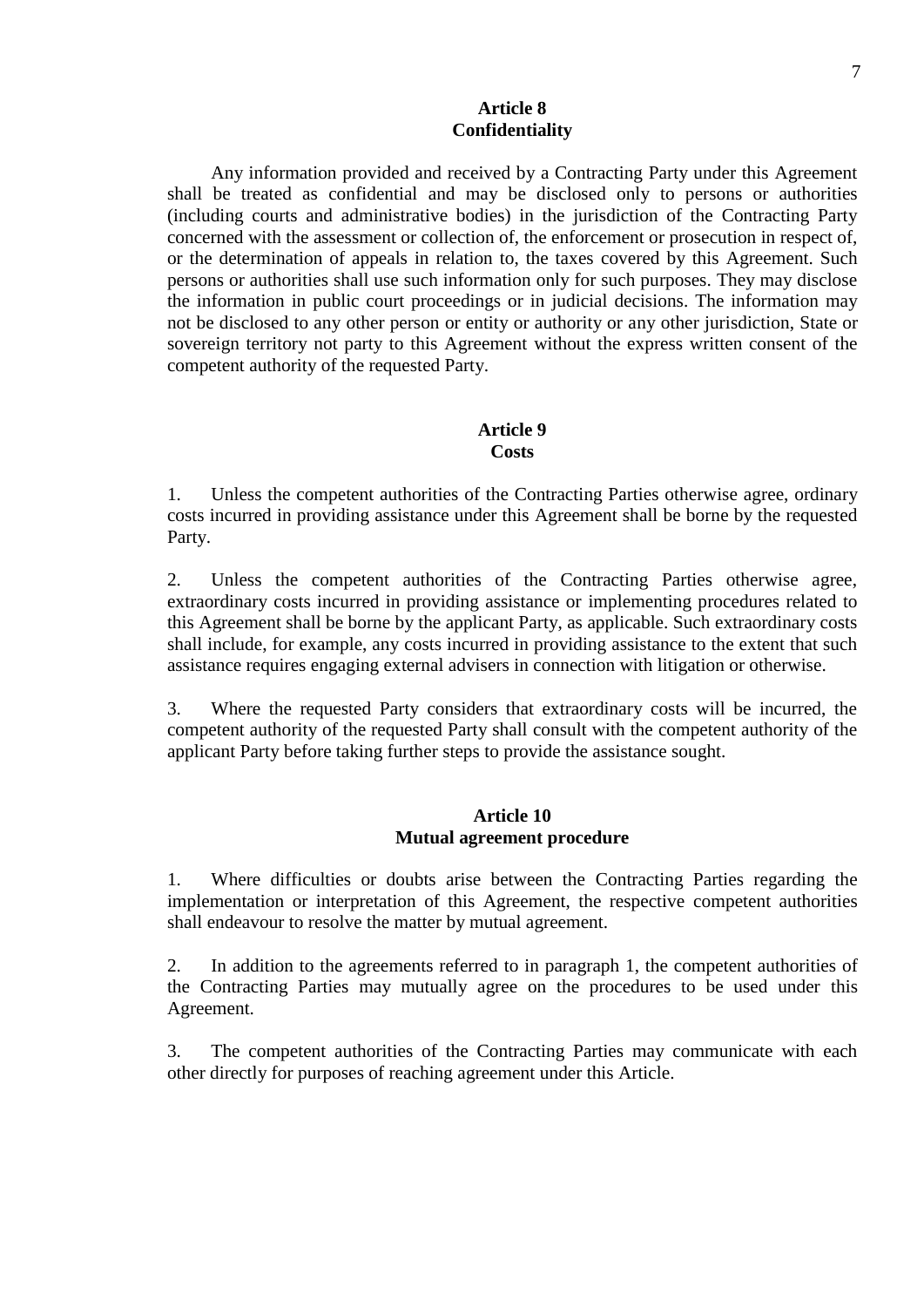#### **Article 11 Protocol**

The attached Protocol shall form an integral part of this Agreement.

# **Article 12 Implementation Legislation**

The Contracting Parties shall enact any legislation necessary to comply with, and give effect to, the terms of this Agreement.

### **Article 13 Entry into Force**

1. Each of the Contracting Parties shall notify the other in writing of the completion of the procedures required by its law for the entry into force of this Agreement. The Agreement shall enter into force on the thirtieth day after the receipt of the later of these notifications.

2. Upon the date of entry into force, this Agreement shall have effect for all requests made but only in respect of taxable periods beginning on or after January 1, 2011.

### **Article 14 Termination**

1. This Agreement shall remain in force until terminated by a Contracting Party. Either Contracting Party may terminate the Agreement, through diplomatic channels, by giving written notice of termination to the other Contracting Party. In such case, the Agreement shall cease to have effect on the first day of the month following the end of the period of six months after the date of receipt of notice of termination by the other Contracting Party.

2. In the event of termination, both Contracting Parties shall remain bound by the provisions of Article 8 with respect to any information obtained under this Agreement.

In witness whereof the undersigned being duly authorised thereto have signed the Agreement.

Done at Paris, this 17 day of December 2010, in duplicate in the English language.

For the Government For the Government of the Government of the Forme of the Forme of the Forme of the Forme of the Forme of the Forme of the Forme of the Forme of the Forme of the Forme of the Forme of the Forme of the For of the Republic of Finland Principality of Liechtenstein